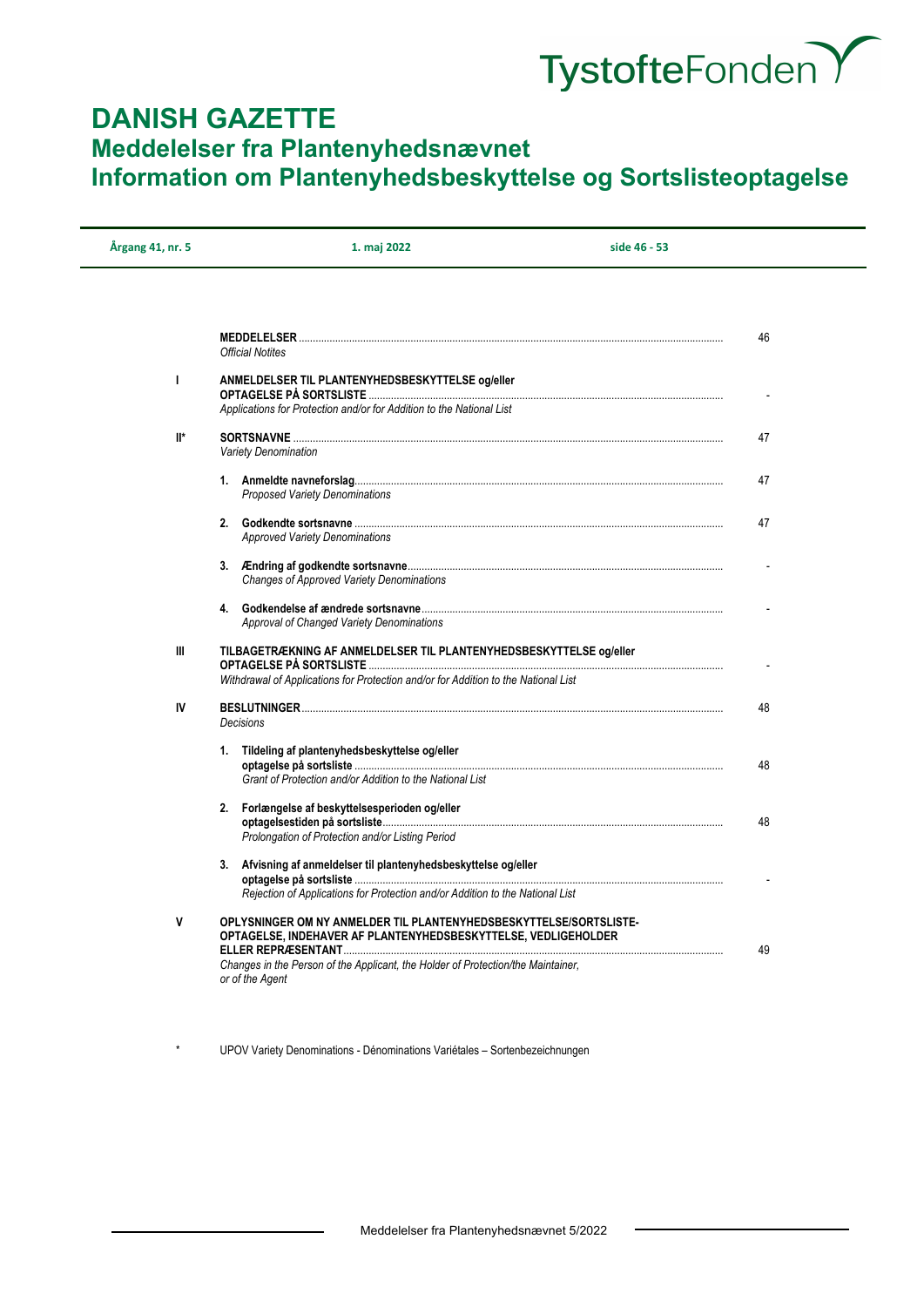| VI | OPHØR AF PLANTENYHEDSBESKYTTELSE og/eller<br>SLETTELSE AF SORTER PÅ SORTSLISTE<br>Termination of Protection and/or Deletion from the National List                                 |       |  |
|----|------------------------------------------------------------------------------------------------------------------------------------------------------------------------------------|-------|--|
|    | 1.<br>By Request of the Holder/Maintainer                                                                                                                                          | 50    |  |
|    | 2.<br>Forfeiture of Protection and/or Annulment of Approval to the National List                                                                                                   |       |  |
|    | Expiry of Period of Protection and/or Approved Listing Period                                                                                                                      |       |  |
|    | OVERSIGT OVER ANMELDELSESTIDSPUNKTER. INDSENDELSE AF PLANTEMATERIALE<br>Survey of Closing Dates for Application and Submission of Plant Material for Trial and Price and fees 2022 | 46    |  |
|    | <b>ADRESSELISTE</b><br>Address List                                                                                                                                                | 51    |  |
|    | <b>OVERSÆTTELSER</b><br>Translations                                                                                                                                               | 52-53 |  |

#### **Dette nummer indeholder oplysninger for perioden 1. april 2022 til 30. april 2022 inkl. Oplysninger uden for denne periode kan dog forekomme.**

*This edition holds information of the period April 1st, 2022 to April 30th, 2022 incl. Information outside this period may occur.* 

#### **Forklaring til forkortelser** */ Explanation of Abbreviations*

- P Anmeldelse til plantenyhedsbeskyttelse Application for Plant Breeders' Rights
- S Anmeldelse til sortslisteoptagelse Application for addition to the National List
- SP Anmeldelse til både plantenyhedsbeskyttelse og sortslisteoptagelse Application for both Plant Breeders' Rights and National List
- B Anmeldelse til B-liste afprøvning (Grønsager) Application for B-list testing (Vegetables)
- AA Tilbagetrækning af anmeldelse til plantenyhedsbeskyttelse eller sortslisteoptagelse Withdrawal of application for Plant Breeders' Rights or addition to the National List
- AR Afmeldelse fra nyhedsregistrering Surrender of Plant Breeders' Rights
- AS Afmeldelse fra sortslisten Deletion from the National List on request of the maintainer
- AV Afvisning af anmeldelse til plantenyhedsbeskyttelse eller sortslisteoptagelse Rejection of application for Plant Breeders' Rights or addition to the National List
- AVR Afvisning fra nyhedsregistrering Rejection from Plant Breeders' Rights
- AVS Afvisning fra sortslisten Annulment of National Listing
- FR Forlængelse af nyhedsregistrering Prolongation of Plant Breeders' Rights
- FS Forlænget godkendelse af sortslisteoptagelse Prolongation of National Listing
- OS Optagelse på sortsliste Addition to the National List
- RG Plantenyhedsregistreret Grant of Plant Breeders' Rights
- UR Udløb af beskyttelsesperioden Expiry of Plant Breeders Rights
- US Udløb af sortslisteoptagelse Expiry of National Listing

En dato i parentes uden forkortelse i de respektive kolonner angiver en tidligere meddelt dato. A date in brackets in the columns without letters indicates an earlier date.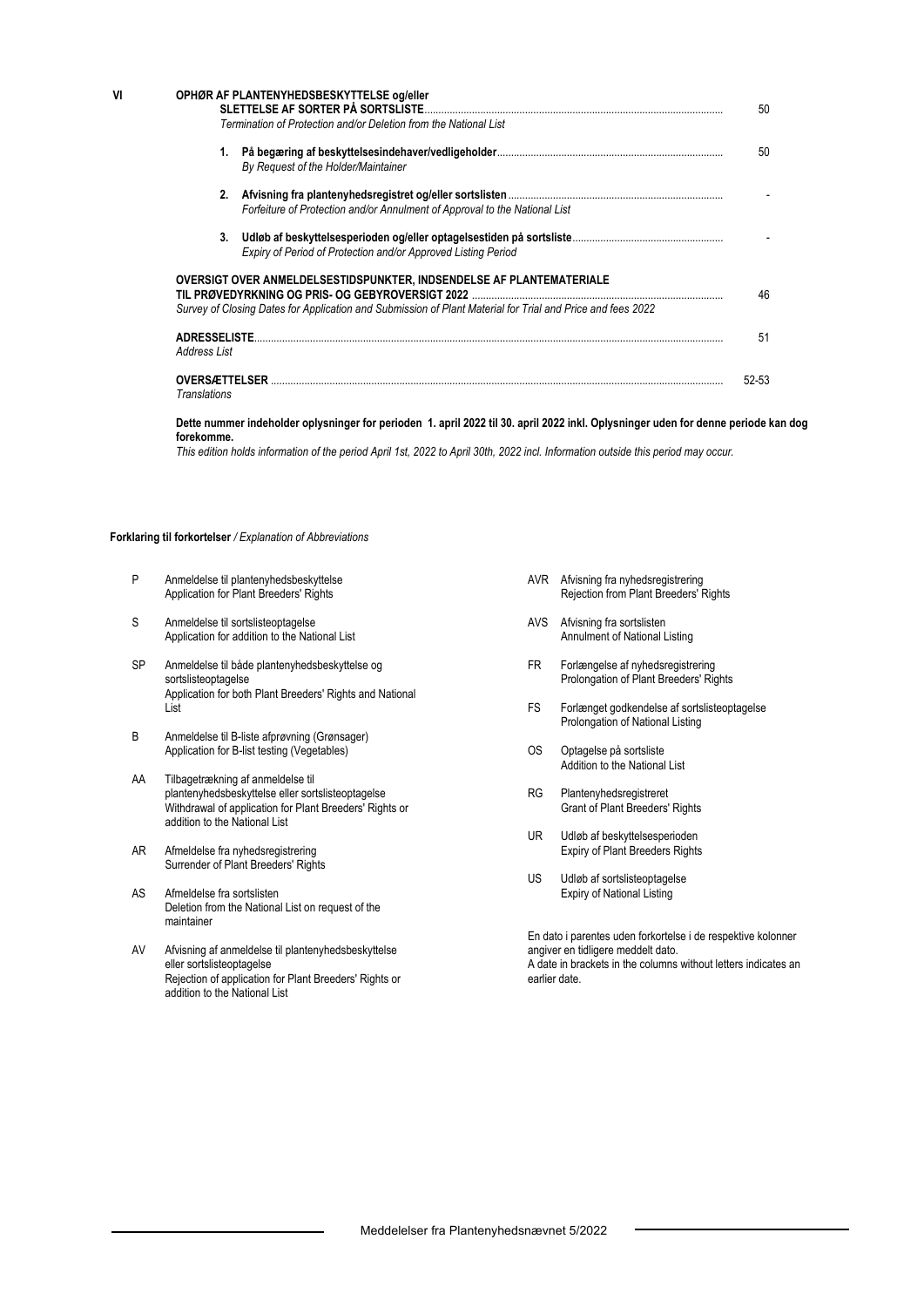#### **MEDDELELSER**

På nedenstående link finder du priser på SES- og Værdiafprøvning:

https://www.tystofte.dk/anmeldelser/betalingsbetingelser-prisliste/

På nedenstående link finder du oversigt over anmeldelsestidspunkter og indsendelse af plantemateriale til prøvedyrkning:

https://www.tystofte.dk/anmeldelser/tidsfrist-og-maengder/

**OFFICIAL NOTICES**  At the link below you will find prices for DUS- and VUC-testing:

https://www.tystofte.dk/anmeldelser/betalingsbetingelser-prisliste/

At the link below you'll find survey of Closing Dates for Application and Submission of Plant Material for Trial:

https://www.tystofte.dk/anmeldelser/tidsfrist-og-maengder/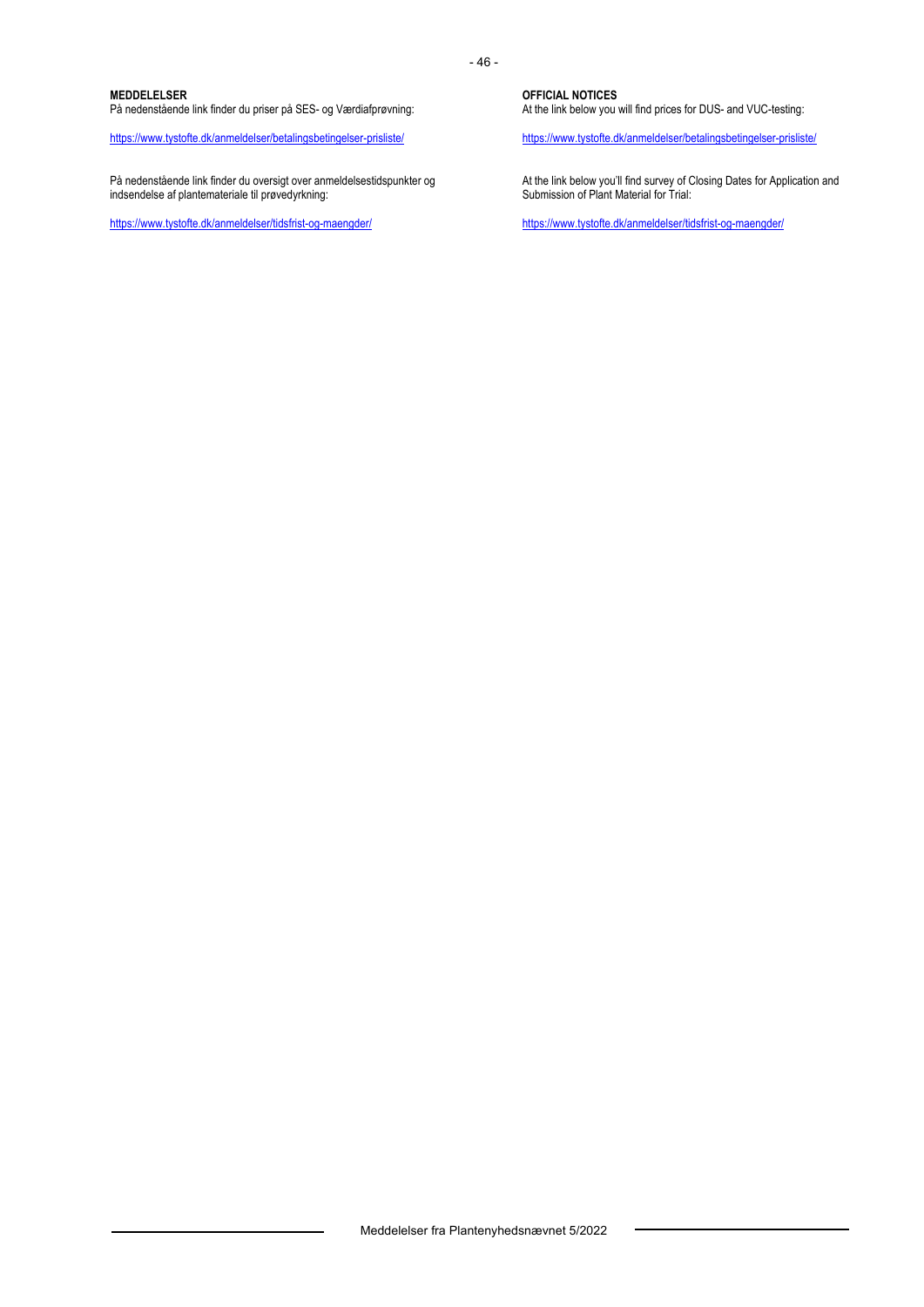#### **II SORTSNAVNE – Variety Denominations**

**1. Anmeldte navneforslag** – *Proposed Variety Denominations*

|             | E: Anmelder til Plantenyhedsbeskyttelse |                              |              |                          |                       |
|-------------|-----------------------------------------|------------------------------|--------------|--------------------------|-----------------------|
|             | Applicant - PBR                         | Anmeldt under                | Navne-       | Navnetype                | Dato for modt.        |
|             | V:Anmelder til Sortslisteoptagelse      | navn/betegnelse              | forslag      | F: fantasi navn. C: code | af navneforslag       |
| Sortskode   | Application - NL                        | Applied with proposed deno-  | Proposed de- | Type of denomination     | Date of reception of  |
| Varietycode | R:Repræsentant/Agent                    | mination/breeders' reference | nomination   | F: Fantasy name, C: Code | proposed denomination |

#### LANDBRUGSPLANTER - Agricultural Species

|           | FODERBEDE - Beta vulgaris L. ssp. vulgaris var. alba DC.<br>Bederoer til energiproduktion |         |                     |   |                |
|-----------|-------------------------------------------------------------------------------------------|---------|---------------------|---|----------------|
| 35245 S   | V. Strube DS/R: Strube DS                                                                 | ST12139 | st zambezi          | F | 27-04-22       |
| Sukkerroe | SUKKERROE - Beta vulgaris L. ssp. vulgaris var. saccharifera Alef.                        |         |                     |   |                |
| 35243 S   | V Strube DS/R Strube DS                                                                   | ST12137 | st kaunas           | F | 27-04-22       |
| 35244 S   | V:Strube DS/R:Strube DS                                                                   | ST12138 | st nile             | F | 27-04-22       |
|           | RUG - Secale cereale L.                                                                   |         |                     |   |                |
| Rug       |                                                                                           |         |                     |   |                |
| 34841 S   | V: KWS LOCHOW/R: KWS Scandi KWS-H218                                                      |         | <b>KWS Cantator</b> | F | 04-04-22       |
| 34842 S   | V: KWS LOCHOW/R: KWS Scandi KWS-H219                                                      |         | <b>KWS Baridor</b>  |   | 06-04-22       |
| 34843 S   | V KWS LOCHOW/R KWS Scandi KWS-H220                                                        |         | <b>KWS Bukor</b>    | F | $04 - 04 - 22$ |
| 34844 S   | V KWS LOCHOW/R KWS Scandi KWS-H221                                                        |         | <b>KWS Curator</b>  | F | $04 - 04 - 22$ |
| 34846 S   | V KWS LOCHOW/R KWS Scandi KWS-H223                                                        |         | <b>KWS Emphor</b>   | F | $04 - 04 - 22$ |
| 34848 S   | V KWS LOCHOW/R KWS Scandi KWS-H225                                                        |         | <b>KWS Jannor</b>   | F | $04 - 04 - 22$ |

#### **2. Godkendte sortsnavne** – *Approved Variety Denominations*

|             | E: Anmelder til Plantenyhedsbeskyttelse |                              |              |                          |                       |
|-------------|-----------------------------------------|------------------------------|--------------|--------------------------|-----------------------|
|             | Applicant - PBR                         | Anmeldt under                | Navne-       | Navnetype                | Dato for godkendelse  |
|             | V:Anmelder til Sortslisteoptagelse      | navn/betegnelse              | forslag      | F: fantasi navn, C: code | af navneforslag       |
| Sortskode   | Applicant - NL                          | Applied with proposed deno-  | Proposed de- | Type of denomination     | Date of approval of   |
| Varietycode | R:Repræsentant/Agent                    | mination/breeders' reference | nomination   | F: Fantasy name, C: Code | proposed denomination |
|             |                                         |                              |              |                          |                       |

#### LANDBRUGSPLANTER - Agricultural Species

| BYG - Hordeum vulgare L.<br>Vinterform |                         |           |      |  |            |
|----------------------------------------|-------------------------|-----------|------|--|------------|
|                                        | 33329 S V:Sejet/R:Sejet | SJ 168270 | Aros |  | $01-04-22$ |

 $\overline{\phantom{a}}$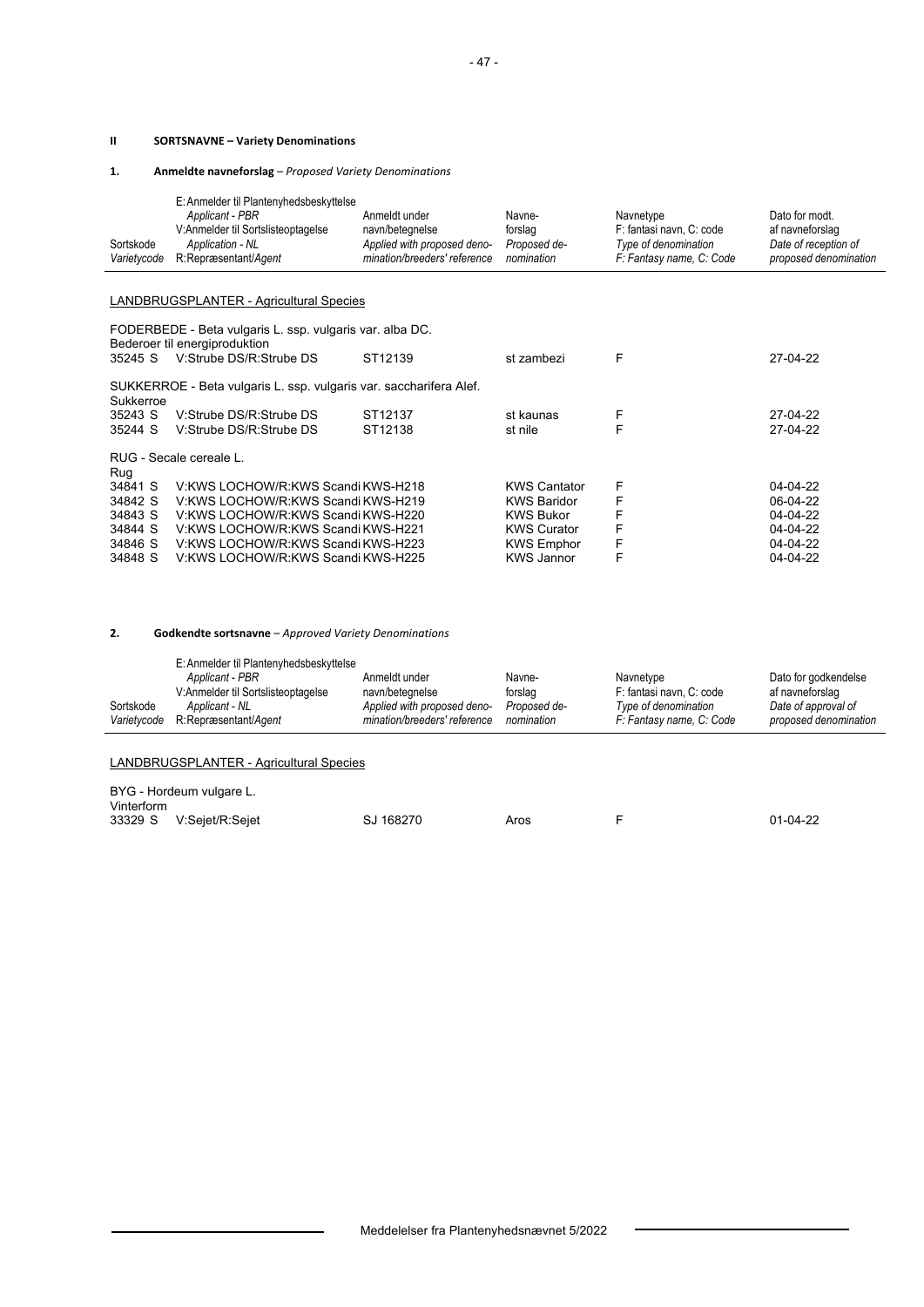#### **IV BESLUTNINGER - Decisions**

#### **1. Tildeling af plantenyhedsbeskyttelse og/eller optagelse på sortsliste**   *Grant of Protection an/or Addition to the National List*

|             |                                                                                                                                |              | Dato for                                         | Dato for                |  |
|-------------|--------------------------------------------------------------------------------------------------------------------------------|--------------|--------------------------------------------------|-------------------------|--|
|             | E:Indehaver af Plantenyhedsbeskyttelse/                                                                                        |              | plantenyheds-                                    | optagelse på            |  |
|             | <b>Titleholder of PBR</b>                                                                                                      |              | beskyttelse                                      | Sortsliste              |  |
| Sortskode/  | V:Vedligeholder/Maintainer                                                                                                     | Navn         | Date of                                          | Date of                 |  |
| Varietycode | R:Repræsentant/Agent                                                                                                           | Denomination | Grant of PBR                                     | <b>National Listing</b> |  |
|             |                                                                                                                                |              |                                                  |                         |  |
|             | LANDBRUGSPLANTER - Agricultural Species                                                                                        |              |                                                  |                         |  |
| Vinterform  | BYG - Hordeum vulgare L.                                                                                                       |              |                                                  |                         |  |
| 33329 S     | V:Sejet/R:Sejet                                                                                                                | Aros         |                                                  | $01-04-22$              |  |
| 2.          | Forlængelse af beskyttelsesperioden og/eller optagelsestiden på sortsliste<br>Prolongation of Protection and/or Listing Period |              |                                                  |                         |  |
|             |                                                                                                                                |              | a. Dato for forlængelse<br>b. Dato for nyt udløb |                         |  |
|             |                                                                                                                                |              | Plantenyheds-                                    | Optagelse på            |  |
|             | E:Indehaver af Plantenyhedsbeskyttelse                                                                                         |              | beskyttelse                                      | Sortsliste              |  |
|             | <b>Titleholder of the PBR</b>                                                                                                  |              | a. Date of prolongation                          |                         |  |
| Sortskode   | V:Vedligeholder/Maintainer                                                                                                     | Navn         | b. End date of prologation                       |                         |  |
| Varietycode | R:Repræsentant/Agent                                                                                                           | Denomination | PBR                                              | <b>NL</b>               |  |
|             |                                                                                                                                |              |                                                  |                         |  |
|             | <b>LANDBRUGSPLANTER - Agricultural Species</b>                                                                                 |              |                                                  |                         |  |
|             |                                                                                                                                |              |                                                  |                         |  |
|             | KARTOFFEL - Solanum tuberosum L.                                                                                               |              |                                                  |                         |  |
| Spise       |                                                                                                                                |              |                                                  |                         |  |

11582 S V:Danske Kartof/R:Danske Kartof **Asparges** b. 31-12-2031

Meddelelser fra Plantenyhedsnævnet 5/2022

 $\overline{a}$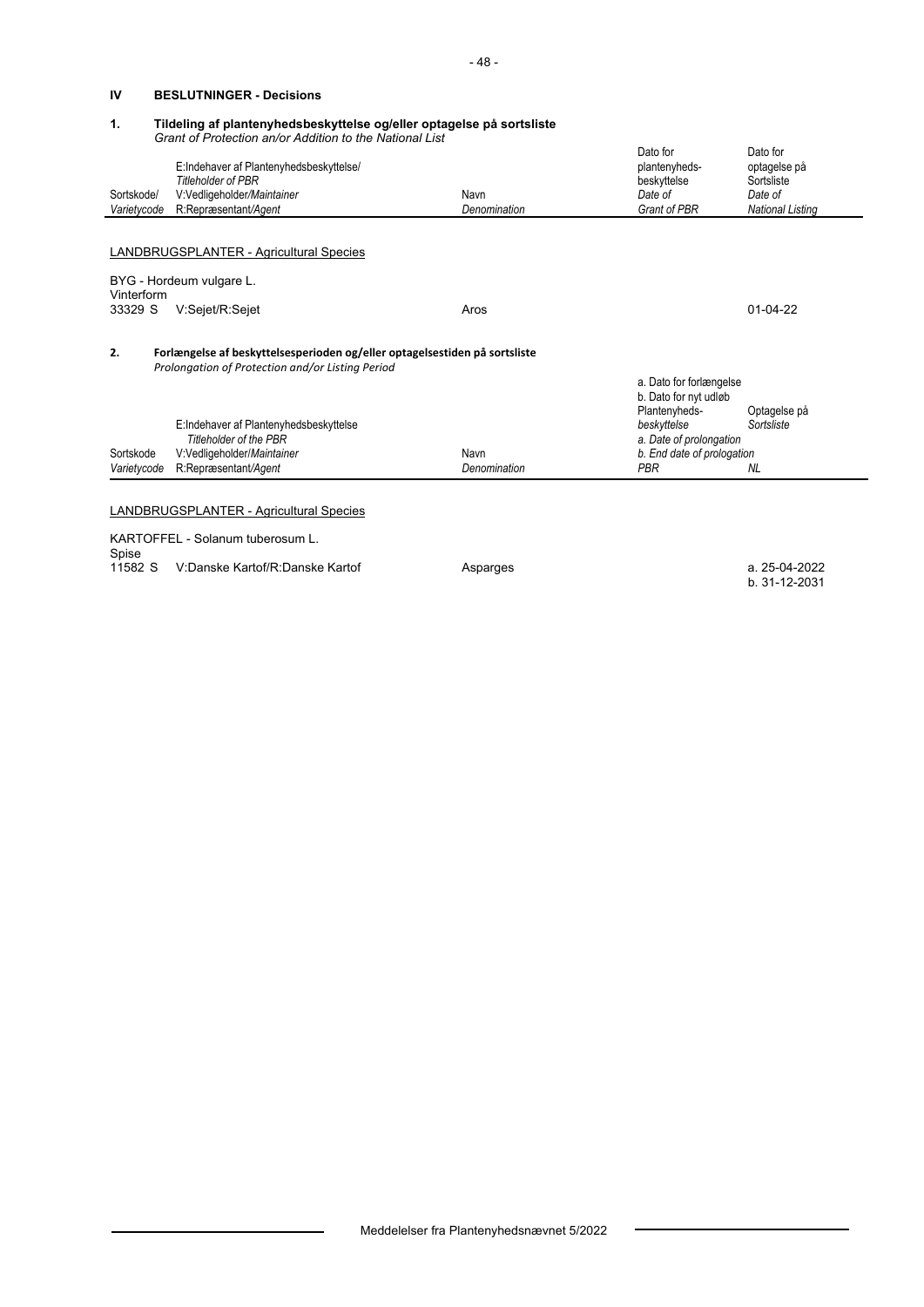#### **V OPLYSNINGER OM NY ANMELDER TIL PLANTENYHEDSBESKYTTELSE/SORTSLISTEOPTAGELSE, INDEHAVER AF PLANTENYHEDSBESKYTTELSE, VEDLIGEHOLDER ELLER REPRÆSENTANT**

*Changes in the Person of the Applicant, the Holder of Protection/the Maintainer or of the Agent*

| Sortskode   | Navn/forædlerbetegnelse                                  | Dato for<br>ændring<br>Date of | Tidligere/Previous<br>Ny/New<br>E: Indehaver af PN/Titleholder of PBR<br>V: Vedligeholder af SL/Maintainer of NL |                  |
|-------------|----------------------------------------------------------|--------------------------------|------------------------------------------------------------------------------------------------------------------|------------------|
| Varietycode | Denomination/Breeders' reference                         | change                         | R: Repræsentant/Agent                                                                                            |                  |
|             |                                                          |                                |                                                                                                                  |                  |
|             | LANDBRUGSPLANTER - Agricultural Species                  |                                |                                                                                                                  |                  |
| Foderbede   | FODERBEDE - Beta vulgaris L. ssp. vulgaris var. alba DC. |                                |                                                                                                                  |                  |
| 26750 S     | Bangor/DM 750-8055                                       | 26-04-2022                     | <b>R:DLF SEEDS</b>                                                                                               | R:DLFBEET        |
|             |                                                          | 26-04-2022                     | <b>V:DLF SEEDS</b>                                                                                               | V:DLFBEET        |
| 30399 S     | Timbale/DM 1571                                          | 26-04-2022                     | <b>R:DLF SEEDS</b>                                                                                               | R:DLFBEET        |
|             |                                                          | 26-04-2022                     | <b>V:DLF SEEDS</b>                                                                                               | V:DLFBEET        |
| 31967 S     | Delicante/DM 1774                                        | 26-04-2022                     | <b>R:DLF SEEDS</b>                                                                                               | R:DLFBEET        |
|             |                                                          | 26-04-2022                     | <b>V:DLF SEEDS</b>                                                                                               | V:DLFBEET        |
| 31968 S     | Alianka/DM 1775                                          | 26-04-2022                     | <b>R:DLF SEEDS</b>                                                                                               | <b>R:DLFBEET</b> |
|             |                                                          | 26-04-2022                     | <b>V:DLF SEEDS</b>                                                                                               | V:DLFBEET        |
| 35229 S     | DM 8116                                                  | 26-04-2022                     | <b>R:DLF SEEDS</b>                                                                                               | R:DLFBEET        |
|             |                                                          | 26-04-2022                     | <b>V:DLF SEEDS</b>                                                                                               | V:DLFBEET        |
| 35961 S     | DM U20M                                                  | 26-04-2022                     | R:DLF-Rosk.                                                                                                      | R:DLFBEET        |
|             |                                                          | 26-04-2022                     | V:DLF-Rosk.                                                                                                      | V:DLFBEET        |
| 35962 S     | DM40345                                                  | 26-04-2022                     | R:DLF-Rosk.                                                                                                      | R:DLFBEET        |
|             |                                                          | 26-04-2022                     | V:DLF-Rosk.                                                                                                      | V:DLFBEET        |
|             | FODERBEDE - Beta vulgaris L. ssp. vulgaris var. alba DC. |                                |                                                                                                                  |                  |
|             | Bederoer til energiproduktion                            |                                |                                                                                                                  |                  |
| 26751 S     | Enermax/DM 750-8058                                      | 26-04-2022                     | <b>R:DLF SEEDS</b>                                                                                               | R:DLFBEET        |
|             |                                                          | 26-04-2022                     | <b>R:DLF SEEDS</b>                                                                                               | R:DLFBEET        |
|             |                                                          | 26-04-2022                     | <b>V:DLF SEEDS</b>                                                                                               | V:DLFBEET        |
|             |                                                          | 26-04-2022                     | <b>V:DLF SEEDS</b>                                                                                               | V:DLFBEET        |
| 30399 S     | Timbale/DM 1571                                          | 26-04-2022                     | <b>R:DLF SEEDS</b>                                                                                               | <b>R:DLFBEET</b> |
|             |                                                          | 26-04-2022                     | <b>R:DLF SEEDS</b>                                                                                               | R:DLFBEET        |
|             |                                                          | 26-04-2022                     | <b>V:DLF SEEDS</b>                                                                                               | V:DLFBEET        |
|             |                                                          | 26-04-2022                     | <b>V:DLF SEEDS</b>                                                                                               | V:DLFBEET        |
| Spise       | KARTOFFEL - Solanum tuberosum L.                         |                                |                                                                                                                  |                  |
| 11582 S     | Asparges/ASPARGES                                        | 21-04-2022                     | R:SFK                                                                                                            | R:Danske Kartof  |
|             |                                                          | 21-04-2022                     | V:SFK                                                                                                            | V:Danske Kartof  |

 $\overline{\phantom{0}}$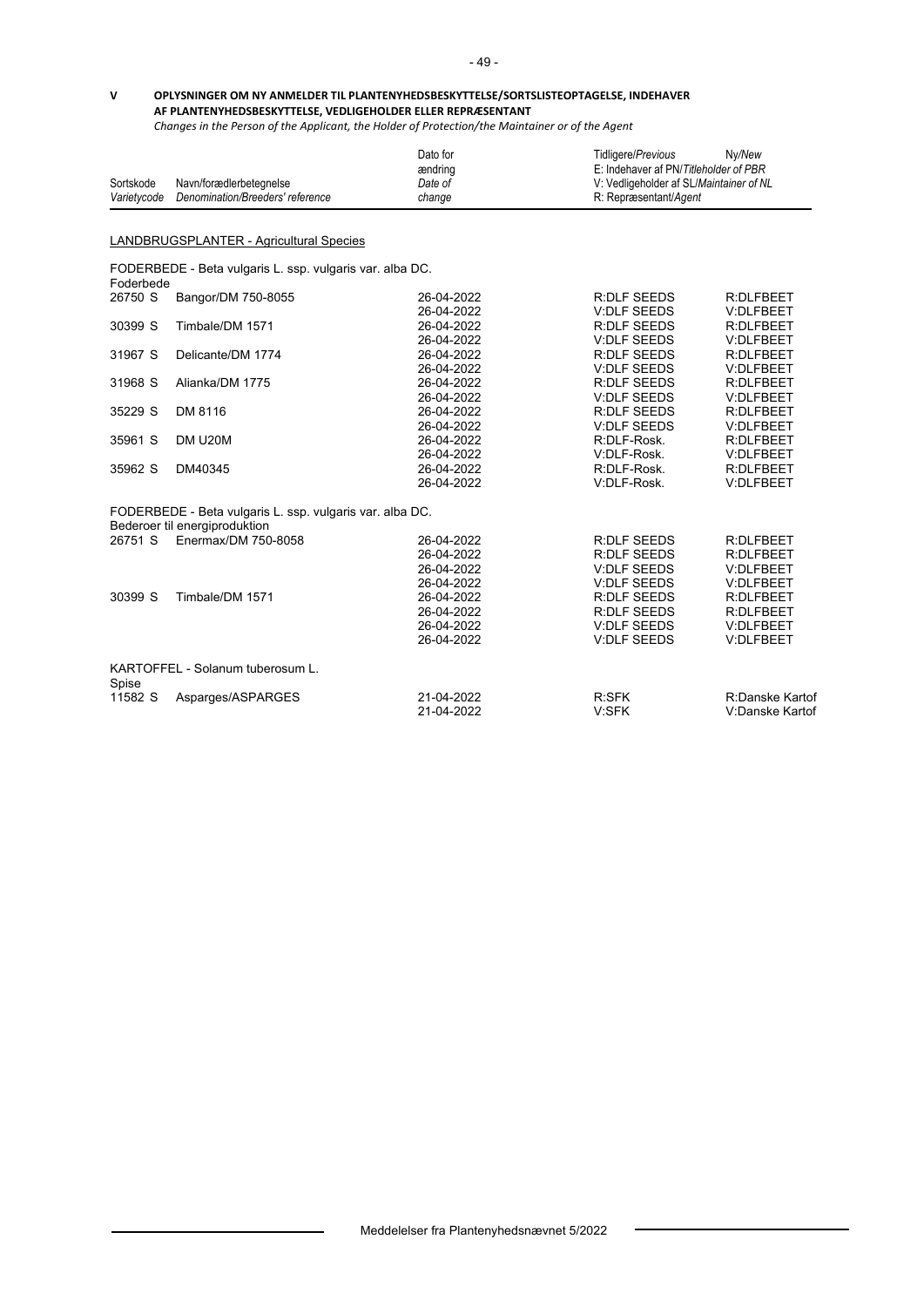## **VI OPHØR AF PLANTENYHEDSBESKYTTELSE og/eller SLETTELSE AF SORTER PÅ SORTSLISTE**

*Termination of Protection and/or Delition from the National List*

Bemærk venligst: Ved ophør af dansk beskyttelse kan sorten fortsat være omfattet af den europæiske plantenyhedsbeskyttelse. (Se www.cpvo.eu.int.)

*Please note: On termination of Danish Plant Variety Protection the variety can still be procted according to the European Plant Variety Rights regulation. (See www.cpvo.eu.int.)* 

#### **1. På begæring af beskyttelsesindehaver/vedligeholder** *By Request of the Holder/Maintainer*

| Sortskode          | E: Indehaver af Plantenyhedsbeskyttelse<br><b>Titleholder of PBR</b><br>V:Vedligeholder/Maintainer | Navn               | Dato for ophør mht.<br>plantenyheds-<br>beskyttelse<br>Date of termination as regards to | Dato for ophør mht.<br>optagelse på<br>Sortsliste |
|--------------------|----------------------------------------------------------------------------------------------------|--------------------|------------------------------------------------------------------------------------------|---------------------------------------------------|
| Varietycode        | R:Repræsentant/Agent                                                                               | Denomination       | <b>PBR</b>                                                                               | NL.                                               |
|                    | <b>LANDBRUGSPLANTER - Agricultural Species</b>                                                     |                    |                                                                                          |                                                   |
| Vinterform         | RAPS - Brassica napus var napus                                                                    |                    |                                                                                          |                                                   |
| 32317 S            | V:BASF BE/R:BASF DK                                                                                | Ainco              |                                                                                          | 04-04-22                                          |
| 32356 S            | V:KWS Momont/R:KWS Scandi                                                                          | Hesperides         |                                                                                          | 31-03-22                                          |
| Vårform            | BYG - Hordeum vulgare L.                                                                           |                    |                                                                                          |                                                   |
| 24757 SP           | E:Carlsberg/V:Carlsberg/R:Carlsberg                                                                | Chill              | (RG-09-03-10)                                                                            | 20-04-22                                          |
| 27416 S            | E.Carlsberg/V.Carlsberg/R.Carlsberg                                                                | China<br>CB Cornet | (RG-01-02-13)                                                                            | 20-04-22<br>20-04-22                              |
| 32822 S<br>32832 S | V:Carlsberg/R:Carlsberg<br>E:Carlsberg/V:Carlsberg/R:Carlsberg                                     | <b>CB Courage</b>  | (RG-25-02-21)                                                                            | 20-04-22                                          |
| Rug                | RUG - Secale cereale L.                                                                            |                    |                                                                                          |                                                   |
| 33336 S            | V:Hybro/R:SAATEN-UNION DK                                                                          | <b>SU Fenrir</b>   |                                                                                          | 25-04-22                                          |
| Vinterform         | HVEDE - Triticum aestivum L. subsp aestivum                                                        |                    |                                                                                          |                                                   |
| 30940 S            | V: Nordic Seed/R: Nordic Seed                                                                      | Casper             |                                                                                          | 22-04-22                                          |
| 33438 S            | V:Elsom/R:Sejet                                                                                    | Merit              |                                                                                          | 25-04-22                                          |
| 33442 S            | V:Sejet/R:Sejet                                                                                    | Turges             |                                                                                          | 25-04-22                                          |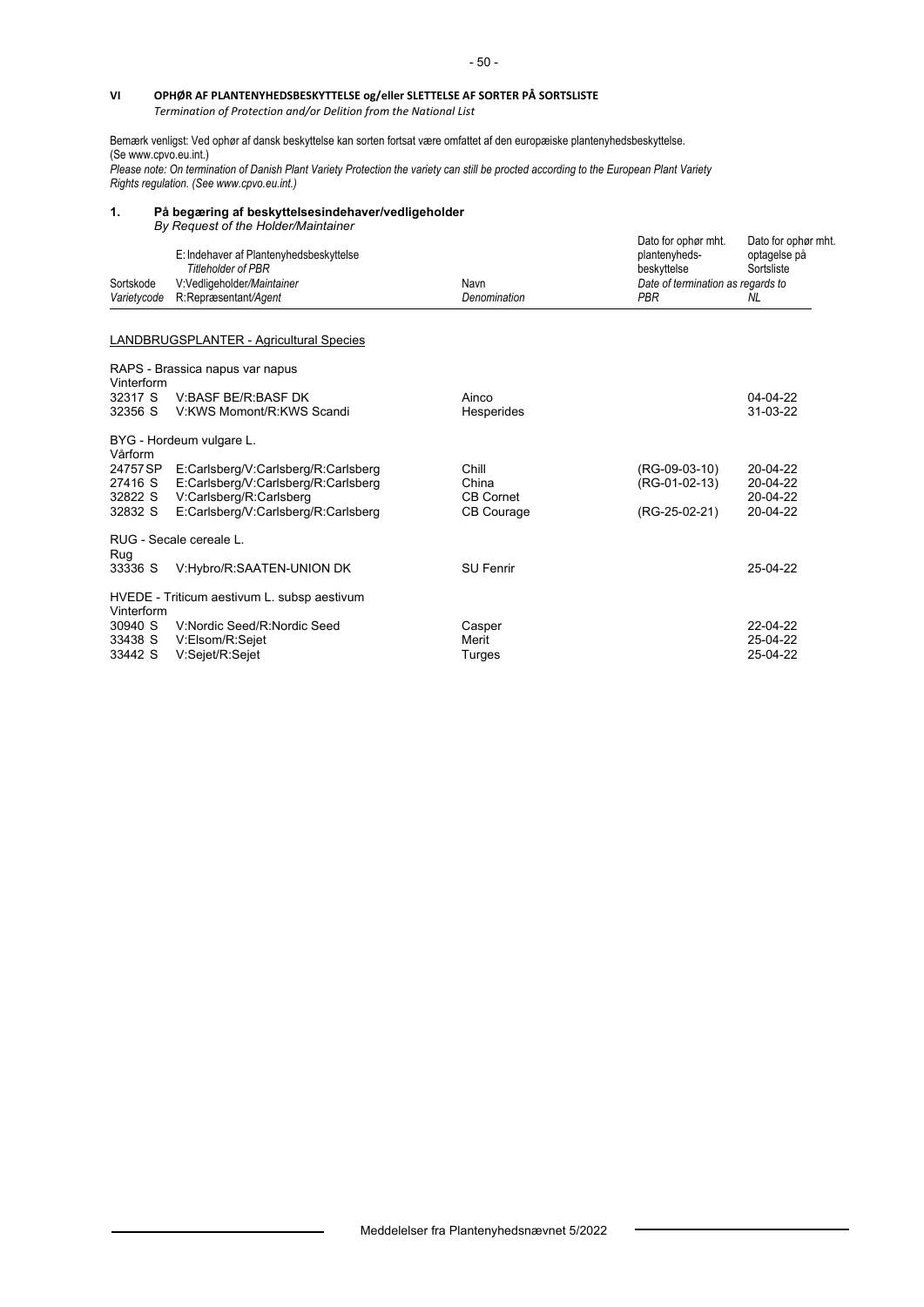| Forkortelse<br>Abbreviation | Navn og adresse<br>Name and address                                                      | Forkortelse<br>Abbreviation | Navn og adresse<br>Name and address                                                                  |
|-----------------------------|------------------------------------------------------------------------------------------|-----------------------------|------------------------------------------------------------------------------------------------------|
| <b>BASF BE</b>              | <b>BASF Agricultural Solutions Belgium NV</b><br>Nazarethsesteenweg 77<br>BE-9800 Deinze | <b>KWS LOCHOW</b>           | <b>KWS Lochow GmbH</b><br>Ferdinand-von-Lochow-Strasse 5<br>DE-29303 Bergen                          |
| <b>BASF DK</b>              | <b>BASF A/S</b><br>Kalvebod Brygge 45, 2<br>DK-1560 København V                          | <b>KWS Momont</b>           | <b>KWS Momont Recherche SARL</b><br>7 rue de Martinval<br>FR-59246 Mons-en-Pévèle                    |
| Carlsberg                   | Carlsberg A/S<br>Ny Carlsberg Vej 100<br>DK-1799 København V.                            | <b>KWS Scandi</b>           | KWS Scandinavia A/S<br>Lysholt Allé 10<br>DK-7100 Veile                                              |
| Danske Kartof               | Danske Kartofler<br>Agro Food Park 15<br>DK-8200 Aarhus N                                | Nordic Seed                 | Nordic Seed A/S<br>Kornmarken 1<br>DK-8464 Galten                                                    |
| <b>DLF SEEDS</b>            | DLF Seeds A/S<br>Højerupvej 31<br>Boelshøj<br>DK-4660 Store Heddinge                     |                             | SAATEN-UNION DK Saaten-Union GmbH<br>v/Jens-Ole Nielsen<br>Restrup Skovvej 35<br><b>DK-9240 Nibe</b> |
| DLF-Rosk.                   | <b>DLF Seeds A/S</b><br>Ny Østergade 9<br>Postbox 59<br>4000 Roskilde                    | Sejet                       | Sejet Planteforædling<br>Nørremarksvej 67, Sejet<br>DK-8700 Horsens                                  |
| <b>DLFBEET</b>              | DLF Beet Seed ApS<br>Højbygårdvej 31<br>DK-4960 Holeby                                   | <b>SFK</b>                  | Specialudvalget for Kartofler<br><b>SEGES</b><br>Agro Food Park 15<br>DK-8200 Århus N                |
| Elsom                       | Elsoms Seeds Ltd.<br>Pinchbeck Road, Spalding<br>UK-Lincolnshire, PE11 1QG               | Strube DS                   | Strube D&S GmbH<br>Hauptstrasse 1<br>DE-38387 Söllingen                                              |
| Hybro                       | Hybro Saatzucht GmbH & Co. KG<br>Kleptow 53<br>DE-17291 Schenkenberg                     |                             |                                                                                                      |

- 51 -

 $\overline{\phantom{a}}$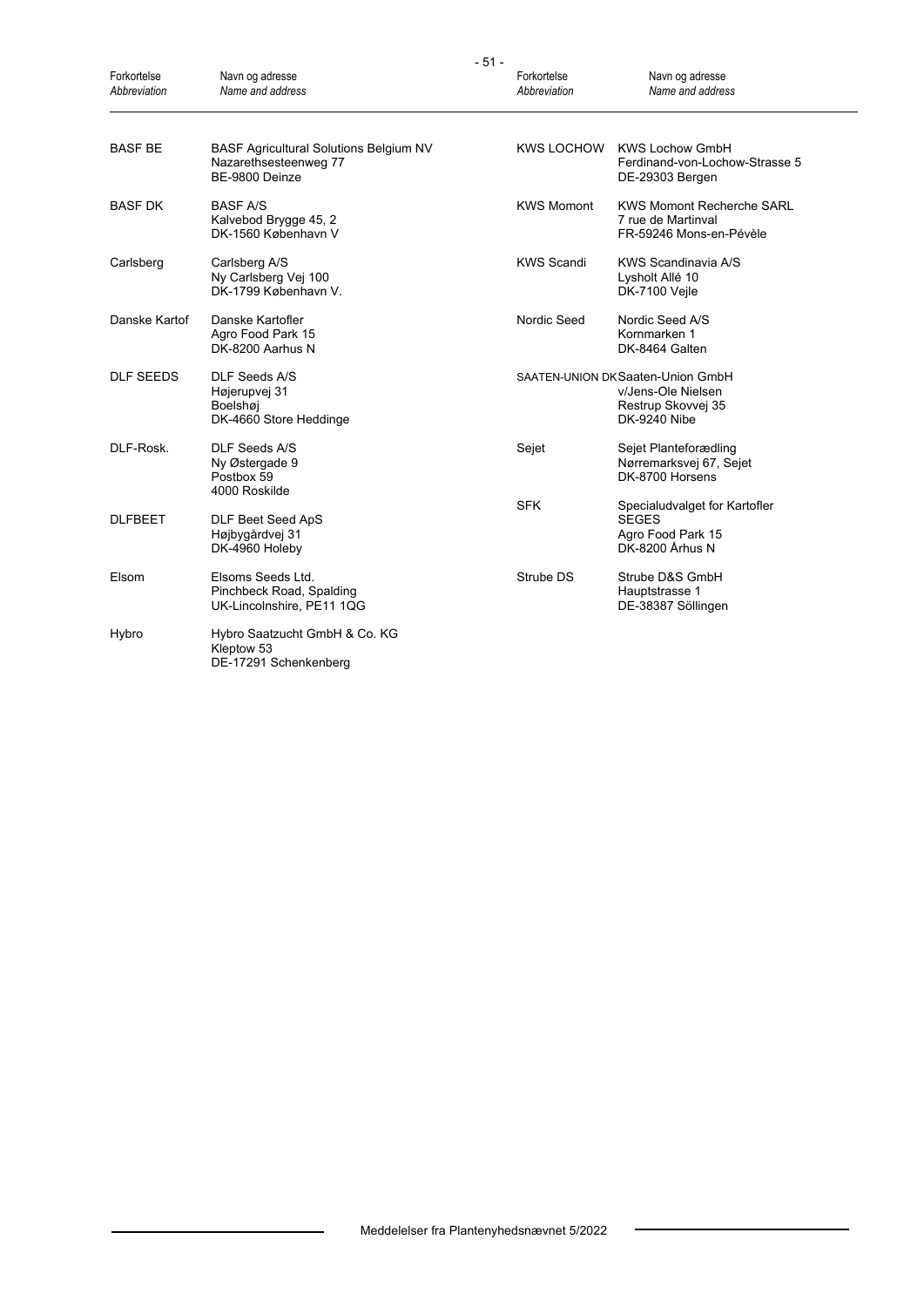#### **OVERSÆTTELSER** - Translations - Traductions - Übersetzungen

**MEDDELELSER** - Official notices - Annonces officielles - Mittei-lungen

**PLANTENYHEDSBESKYTTELSE** - Plant Breeders' Rights - Protection des obtentions végétales - Sortenschutz

**SORTSLISTEOPTAGELSE** - Addition to the National List - Inscription au catalogue officiel des espèces et variétés – Sortenzulassung

- **I Anmeldelser til plantenyhedsbeskyttelse og/eller optagelse på sortsliste** Applications for protection and/or for addition to the National List Demandes de certificat d'obtentions végétales et/ou d'inscription au catalogue officiel des espèces et variétés -Sortenschutzanträge und/oder Anträge auf Sortenzulassung
- **II Sortsnavne Variety denominations** Dénominations variétales Sortenbezeichnungen

 **1. Anmeldte navneforslag** - Proposed variety denominations - Dénominations variétales proposées - Angabe von Sortenbezeichnungen

**2. Godkendte sortsnavne** - Approved variety denominations - Dénominations variétales acceptées - Anerkennung vorgeschlagener Sortenbezeichnungen  **3. Ændring af godkendte sortsnavne** - Changes of approved variety denominations - Modifications apportées aux dénominations variétales acceptées -

Änderung anerkannter Sortenbezeichnungen

 **4. Godkendelse af ændrede** sortsnavne - Approval of changed variety denominations - Dénominations variétales modifiées acceptées - Anerkennung geänderter Sortenbezeichnungen

- **III Tilbagetrækning af anmeldelser til plantenyhedsbeskyttelse og/eller optagelse på sortsliste** Withdrawal of applications for protection and/or for addition to the National List - Retrait de demandes de certificat d'obtentions végétales et/ou d'inscription au catalogue officiel - Beendigung des Verfahrens zur Erteilung des Sortenschutzes und/oder der Sortenzulassung
- **IV Beslutninger** Decisions Décisions Entscheidungen

 **1. Tildeling af plantenyhedsbeskyttelse og/eller optagelse på sortsliste** - Grant of protection and/or addition to the National List - Octroi de la protection et/ou inscription au catalogue officiel - Erteilung des Sortenschutzes und/oder Sortenzulassung

 **2. Forlængelse af beskyttelsesperioden og/eller optagelsestiden på** sortsliste - Prolongation of protection and/or listing period - Prolongation de la période de la protection et/ou la durée d'inscription au catalogue officiel - Verlängerung des Sortenschutzes und/oder der Sortenzulassung

 **3. Afvisning af anmeldelser til plantenyhedsbeskyttelse og/eller optagelse på sortsliste -** Rejection of applications for protection and/or addition to the National List - Rejet de demandes de certificat d'obtentions végétales et/ou refus de demandes d'inscription au catalogue officiel - Ablehnung von Erteilung des Sortenschutzes und/oder der Sortenzulassung

**V Oplysninger om ny anmelder til plantenyhedsbeskyttelse/sortslisteoptagelse, indehaver af plantenyhedsbeskyttelse, vedligeholder eller repræsentant** - Changes in the person of the applicant, the holder of protection/the maintainer, or of the agent - Modifications dans la personne du demandeur, du titulaire de la protection/du responsable, ou du mandataire - Änderung in der Person des Antragstellers, Sortenschutzin-habers oder Verfahrensvertreters

**VI Ophør af plantenyhedsbeskyttelse og/eller slettelse af sorter på sortsliste** - Termination of protection and/or deletion from the National List - Fin de la protection et/ou variétées radiées du catalogue officiel - Beendigung des Sortenschutzes und/oder der Sortenzulassung

 **1. På begæring af beskyttelsesindehaver/vedligeholder** - By request of the holder/maintainer - Abandon de la protection du droit d'obtenteur et/ou radiation du catalogue officiel sur demande du responsable - Auf Antrag des Sortenschutzin-habers/Züch-ters

**2. Afvisning fra plantenyhedsregistret og/eller sortslisten** - Forfeiture of protection and/or annulment of approval to the National List - Déchéance de la protection et/ou du catalogue officiel - Ablehnung des Sortenschutzes und/oder der Sortenzulassung

 **3. Udløb af beskyttelsesperioden og/eller optagelsestiden på sortsliste -** Expiry of period of protection and/or approved listing period - Expiration de la période de la protection et/ou d'inscription au catalogue officiel - Auslauf des Sortenschutzes und/oder der Sortenzulassung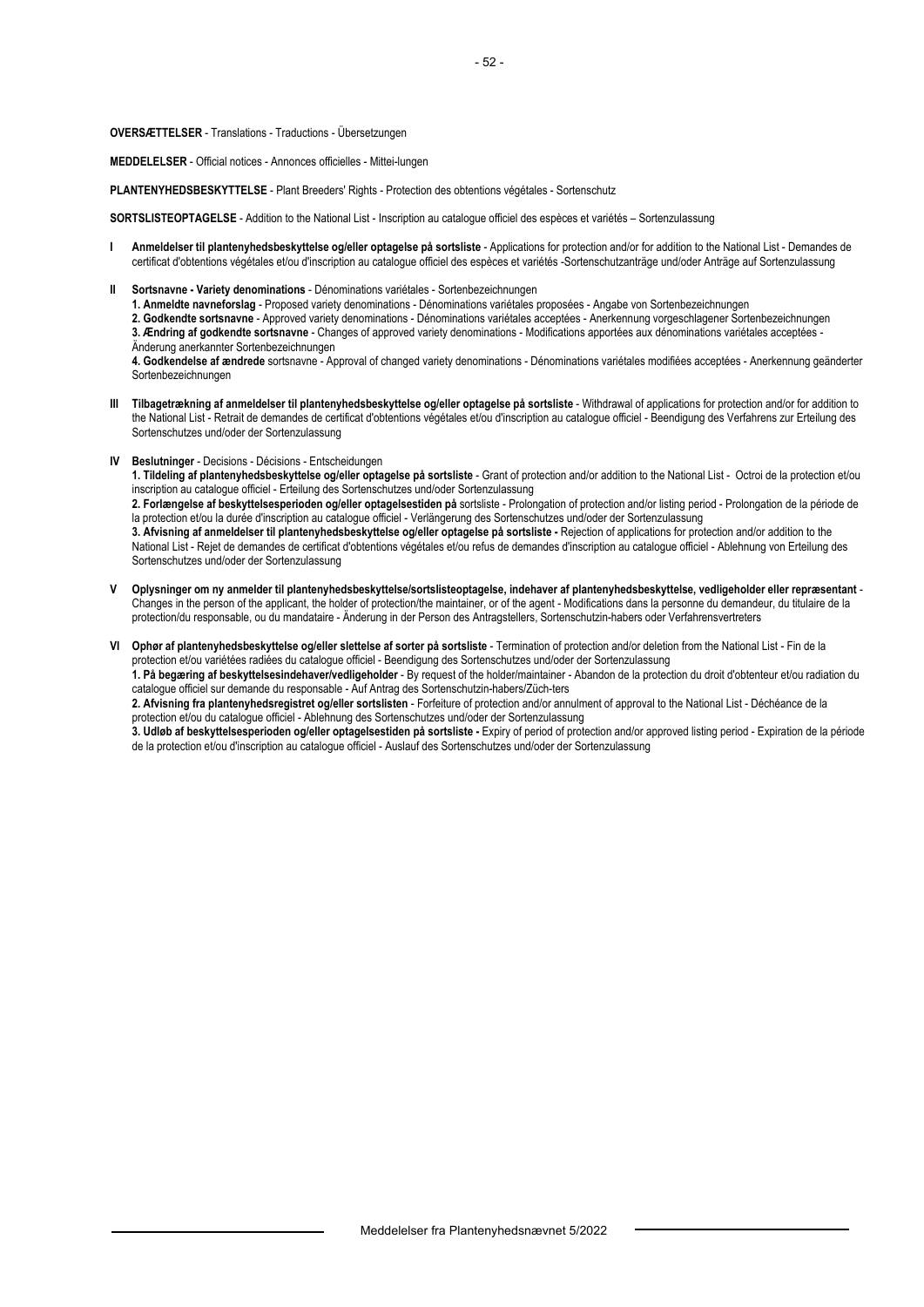**Adresseliste** Address List Liste d'adresse **Anschriftenverzeichnis**<br> **Annelder** Anschriftenverzeichnis Applicant **Anterior Communisty Communisty Communisty Communisty Communisty Commu Anmelder Antrag-steller** Applicant **Antrag-steller Antrag-steller Antrag-steller Antrag-steller Antrag-steller Antrag-steller Antrag-steller Antrag-steller Beskyttelsesindehaver** Titleholder of PBR<br>
Dato for afvisning<br>
Date of Rejection<br>
Date de l'annulation **Dato for afvisning**<br> **Datio for afvisning**<br> **Datio for afvising**<br> **Datio Contract Contract Dation**<br> **Dation**<br> **Dation**<br> **Dation**<br> **Dation**<br> **Dation**<br> **Dation**<br> **Dation**<br> **Dation**<br> **Dation**<br> **Dation**<br> **Dation**<br> **Dation**<br> - - Termination

Denomination<br>Titleholder of PBR

**Ny New** New New Nouveau/nouvelle Neu Neu<br> **Optagelsesdato** Date of Addition Date of Neu Date de l'inscription Datu **Optagelsesdato** Date of Addition Date de l'inscription Datum der Eintragung<br> **Plænegræs** Plate de Date de Amenity grass Craminée à gazon Basengräser Amenity grass Graminée à gazon<br>
Date of Protection<br>
Date d'oc-troi **Termination of Protection** 

**Repræsentant Agent** Agent **Constanting Mandataire S.E.S.-afpr. Agent** DUS testing **CONS CONS** Examen DHS

 - - **forlængelse** - - Prolongation - - la prolongation -- Verlängerung protection<br>
Protection<br>
Protection<br>
Protection<br>
Protection<br>
Protection<br>
Protection<br>
Protection<br>
Protection<br>
Protection - - **optagelse** - - Addition - - l'inscription -- Eintragung - - **slettelse** - - Deletion - - la radiation -- Streichung - - **tilbagetrækning** - - Withdrawal - - du retrait -- Zurücknahme - **udløb** - - Expiry - - Expiration - Nuslauf - Auslauf - Auslauf - Auslauf - Expiration - Auslauf - Auslauf - Auslauf - Anderung - Anderung - Anderung - Anderung - Anderung - Anderung - Anderung - Anderung - Anderung - An - - la modification **Fodergræs** Fodder grass Graminée fourragère Futtergräser<br>Forlænget godkendelse Approval Prolonged Approbation prolongée à Sortenzulass **indtil Christian Christian II and Christian Christian II and Dénomination variétale** bis<br> **Godkendt sortsnavn** Annung Approved Variety Christian Christian Annung Annung Annung Annung Annung Annung Annun **Indehaver af plante-** Titleholder of PBR Titulaire de la Inhaber des<br> **Inhaber des Explores Angle Constants protection**<br>
protection and Internatives Sortenschutzes **nyhedsbeskyttelse** protection Sortenschutzes

**S.E.S.-afpr.** DUS testing Examen DHS Registerprüfung **Sortskode** Variety Code Code des variétés Sortenkode **Sortsnavne** Variety Denominations Dénominations variétales Sorten<br> **Tidligere** Previous Previous Anciens *Anciens* Früher **Tidligere** Previous **Previous** Anciens Anciens **Anciens** Prüher **Udløbsdato Date of Expiry** Date of Expiry Date de l'expiration Datum des Auslaufs<br> **Vedligeholder Datum des Auslaufs Date de Late de Late de Late de Late de Late de Late de Late de Late de Late de**<br> **Percede de Late d Vedligeholder** Maintainer Maintainer Responsable du maintien Er-haltungszüchter Maintainer Er-haltungszüchter<br>20 Marterform Winter Type Type Type d'hiver Mainterform Minterform **Vinterform** Minter Type Type Type Type d'hiver Type d'hiver Winterform **Værdi-afpr.** Method Muslim Community VCU testing Community Examen VAT Array Method Wertprüfung **Vårform** Spring Type Type Type Germitemps Sommerform

**Anmeldt under Anmeldt under** Proposed Denomination/ Dénomination proposée/ Vorgeschlagene Sortenbezeichnung/<br> **navn/mærke Breeder's Reference Breeder's Reference Reférence de l'obtenteur** Bezeichnung des Züchters **navn/mærke** Breeder's Reference Référence de l'obtenteur Bezeichnung des Züchters **Forlænget godkendelse** Approval Prolonged Approbation prolongée à Sortenzulassung verlängert<br> **Approbation prolongée à** Sortenzulassung verlängert<br>
Dénomination variétale bis acceptée **Anerkannte Sortenbezeichnung Navneforslag** Proposed Denomination Dénomination proposée Vorgeschlagene Sortenbezeichnung **Reg. dato** Date of Protection Date d'oc-troi Date d'oc-troi Datum der Sortenschutzerteilung<br> **Reg. ophører** Communistion of Protection Fin de la protection Beendigung des ende and the magnetic method of the Mandataire of the Sortenschutzes (Sortenschutzes Mandataire of the Mandataire of the Mandataire of the Mandataire of the Mandataire of the Mandataire of the Mandataire of the Mandataire